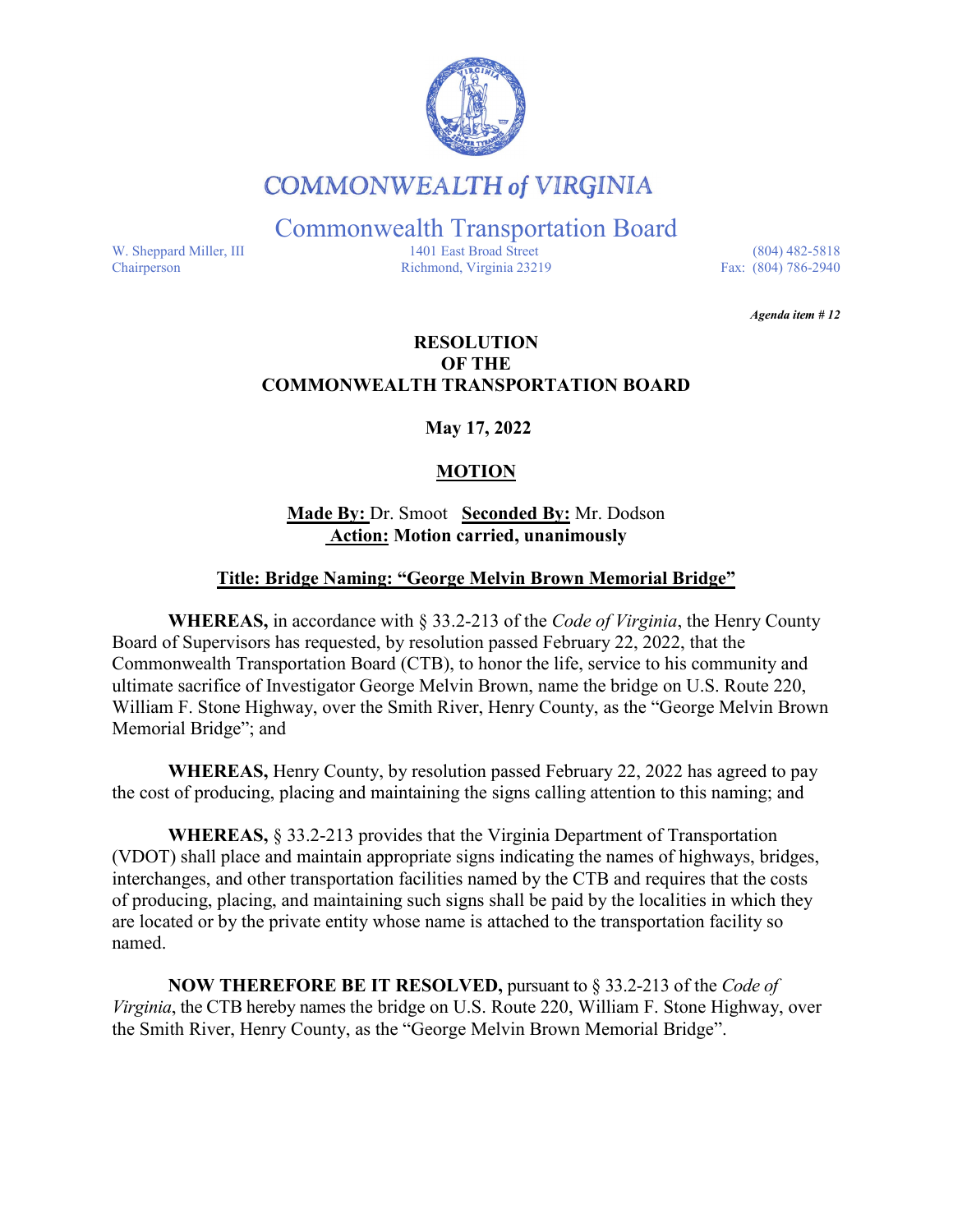Resolution of the Board Bridge Naming: "George Melvin Brown Memorial Bridge" May 17, 2022 Page 2 of 2

**BE IT FURTHER RESOLVED,** that VDOT is directed to produce, place, and maintain the signs calling attention to this naming, and secure payment from Henry County for these costs as required by law.

####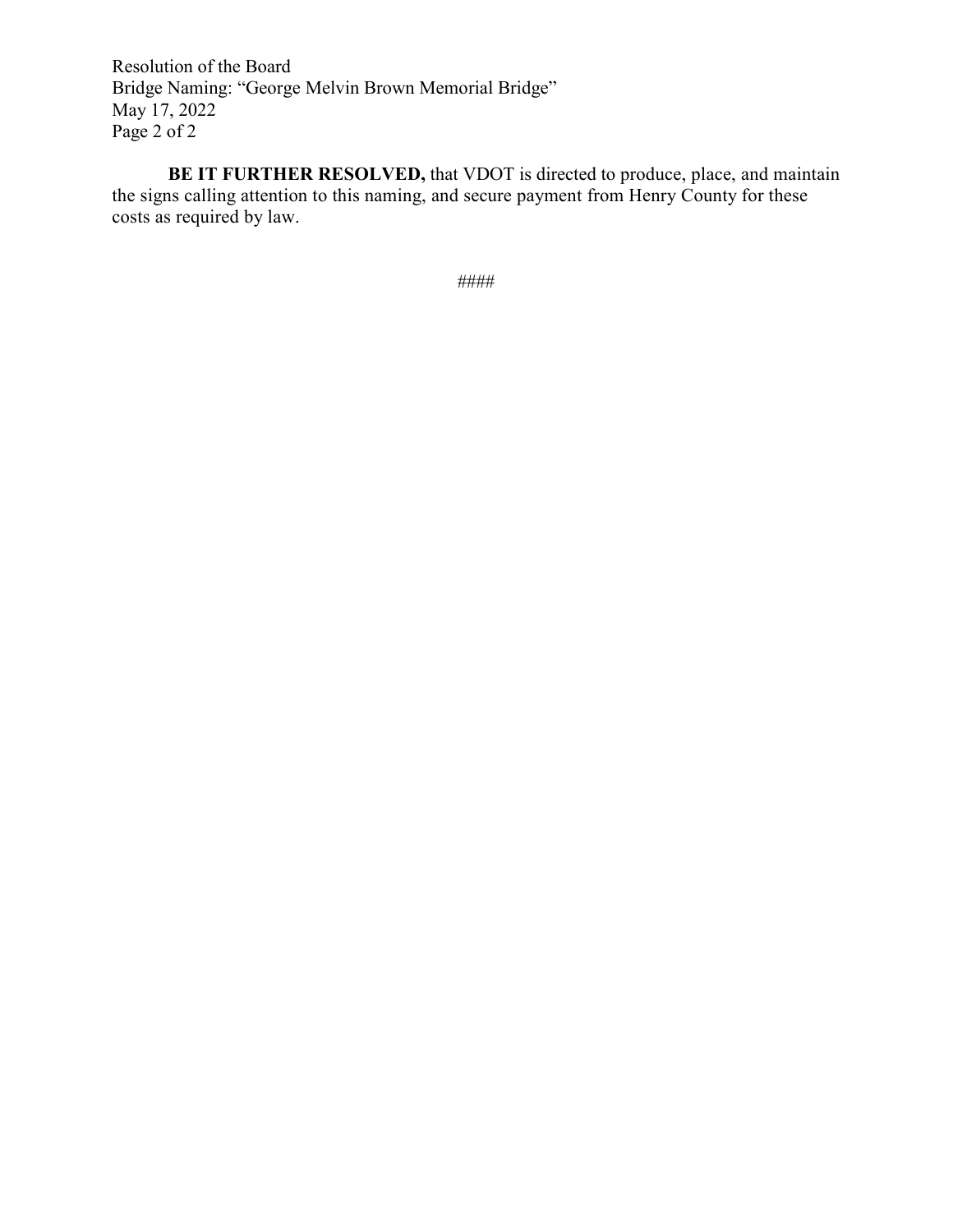#### **CTB Decision Brief**

Bridge Naming: "George Melvin Brown Memorial Bridge"

**Issue:** Commemorative naming of the bridge on U.S. Route 220, William F. Stone Highway, over the Smith River, Henry County as the "George Melvin Brown Memorial Bridge".

**Facts:** Henry County enacted a resolution on February 22, 2022 to honor the life, contributions to his community and ultimate sacrifice of Investigator George Melvin Brown who, while serving as an Investigator with the Henry County Sheriff's Office, was killed in the line of duty on June 26, 1984 while honorably fulfilling his duties of transporting a prisoner.

**Recommendations**: The Virginia Department of Transportation (VDOT) recommends this request be approved.

**Action Required by CTB**: The *Code of Virginia* requires a majority of the CTB members to approve a resolution naming a highway or bridge, as appropriate. A resolution will be provided for the Board's consideration.

**Result if Approved**: The bridge on U.S. Route 220, William F. Stone Highway, over the Smith River, Henry County will be known as the "George Melvin Brown Memorial Bridge". In accordance with law and by resolution, Henry County agrees to pay the costs of producing, placing, and maintaining the signs calling attention to this naming.

**Options:** Approve**,** Deny, or Defer.

**Public Comments/Reactions:** VDOT is not aware of any opposition to this proposal.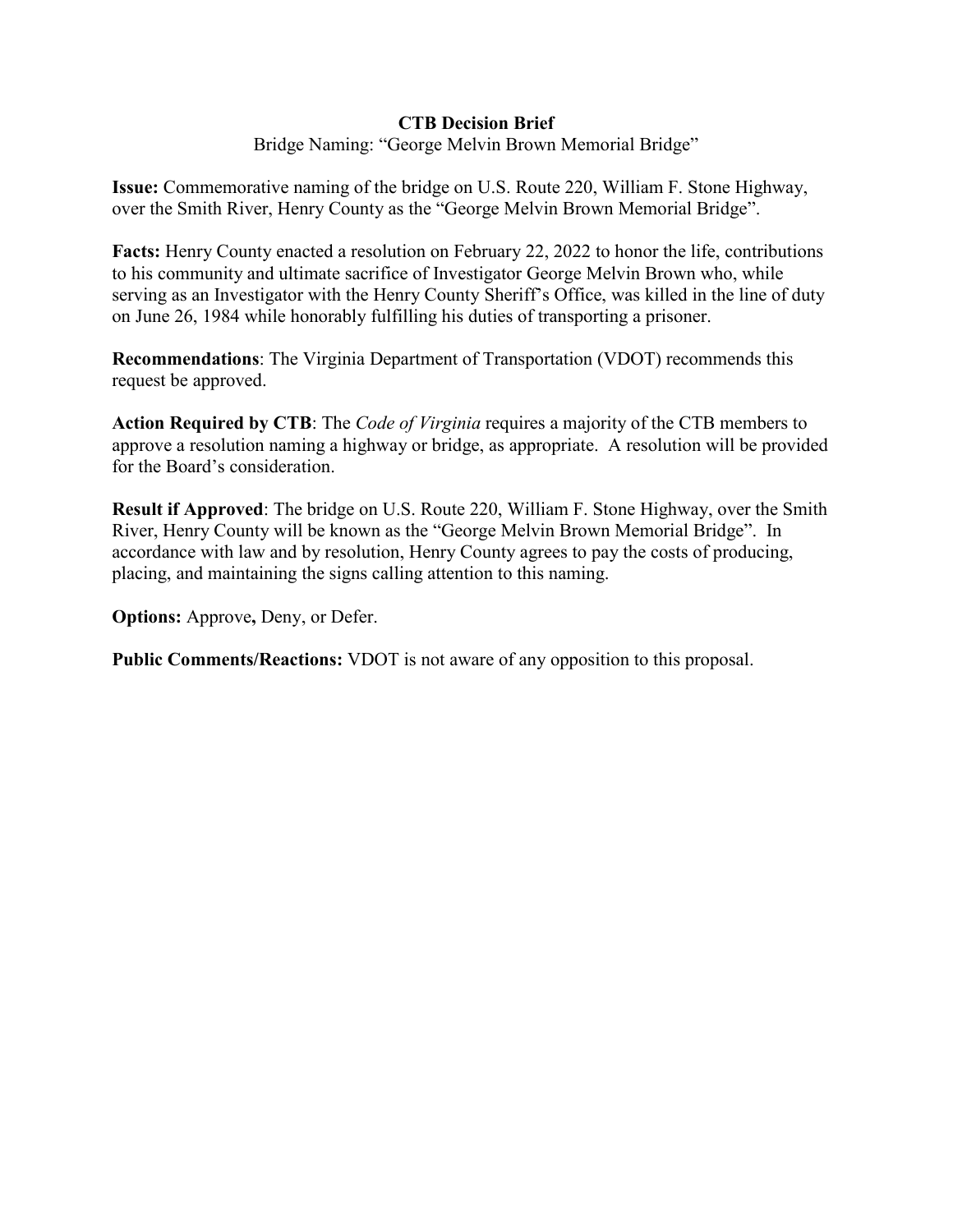

# Resolution of the **HENRY COUNTY BOARD OF SUPERVISORS**

Bridge Naming on "Route 220," over the "Smith River" in "Henry County," as the "George Melvin Brown **Memorial Bridge."** 

WHEREAS, Investigator George Melvin Brown was killed in the line of duty on June 26, 1984, while honorably fulfilling his duties of transporting a prisoner; and

**WHEREAS, Henry County appreciates the extraordinary efforts and sacrifices made by** law enforcement officers who routinely put themselves in harms way for the betterment of their community; and

WHEREAS, Section 33.2-213 of the Code of Virginia authorizes the Commonwealth Transportation Board (CTB) to give suitable names to state highways, bridges, interchanges, and other transportation facilities and change the names of any highways, bridges, interchanges, or other transportation facilities forming a part of the systems of state highways; and

WHEREAS, Section 33.2-213 provides that the Virginia Department of Transportation shall place and maintain appropriate signs indicating the names of highways, bridges, interchanges, and other transportation facilities named by the CTB and requires that the costs of producing, placing, and maintaining such signs shall be paid by the localities in which they are located.

NOW, THEREFORE, BE IT RESOLVED, that Henry County, in accordance with the requirements of Section 33.2-213 of the Code of Virginia, does hereby request that the Commonwealth Transportation Board name the bridge on "Route 220," over the "Smith River" in "Henry County," as the "George Melvin Brown Memorial Bridge" and

BE IT FURTHER RESOLVED, that Henry County agrees to pay the costs of producing, placing, and maintaining the signs calling attention to this naming.

Jim Adams, Chairman Henry County Board of Supervisors